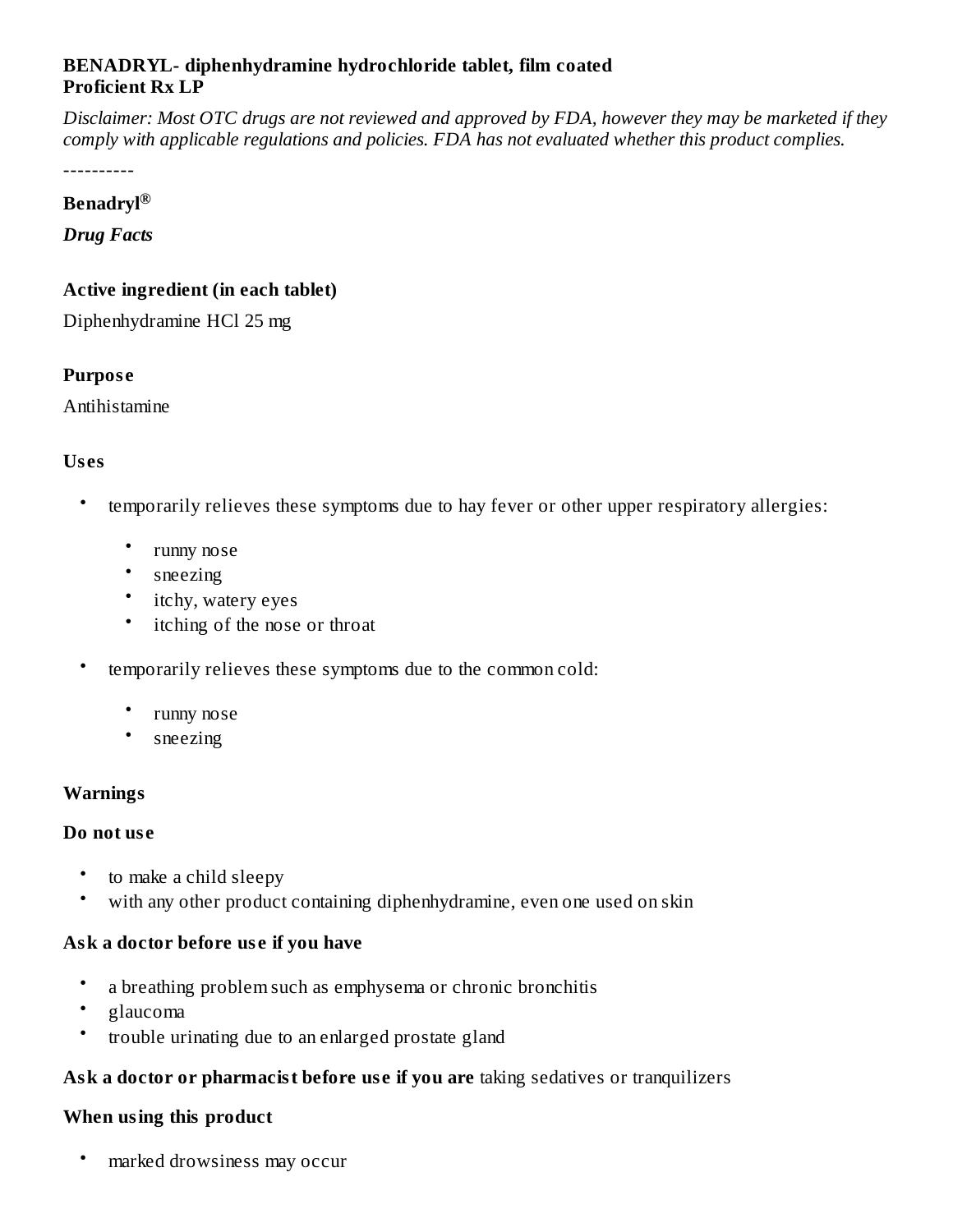- avoid alcoholic drinks
- alcohol, sedatives, and tranquilizers may increase drowsiness
- be careful when driving a motor vehicle or operating machinery
- excitability may occur, especially in children

**If pregnant or breast-feeding,** ask a health professional before use.

**Keep out of reach of children.** In case of overdose, get medical help or contact a Poison Control Center right away. (1-800-222-1222)

#### **Directions**

- take every 4 to 6 hours, or as directed by a doctor
- do not take more than 6 times in 24 hours

| adults and children 12 years and over 1 to 2 tablets |            |
|------------------------------------------------------|------------|
| children 6 to under 12 years                         | 1 tablet   |
| children under 6 years                               | do not use |

### **Other information**

- **each tablet contains:** calcium 15 mg
- store between 20-25°C (68-77°F). Protect from light.
- **do not us e if carton is opened or if blister unit is broken**

#### **Inactive ingredients**

carnauba wax, croscarmellose sodium, D&C red no. 27 aluminum lake, dibasic calcium phosphate, hypromellose, magnesium stearate, microcrystalline cellulose, polyethylene glycol, polysorbate 80, titanium dioxide

#### **Questions or comments?**

call **1-877-717-2824** (toll-free) or **215-273-8755** (collect)

#### **PRINCIPAL DISPLAY PANEL**

NDC 71205-521-06

**Benadryl ®**

*ALLERGY*

#### **Diphenhydramine HCl 25mg | Antihistamine**

 **Sneezing Runny Nos e Itchy, Watery Eyes Itchy Throat**

**ULTRATABS ®\***\*small tablet size

actual size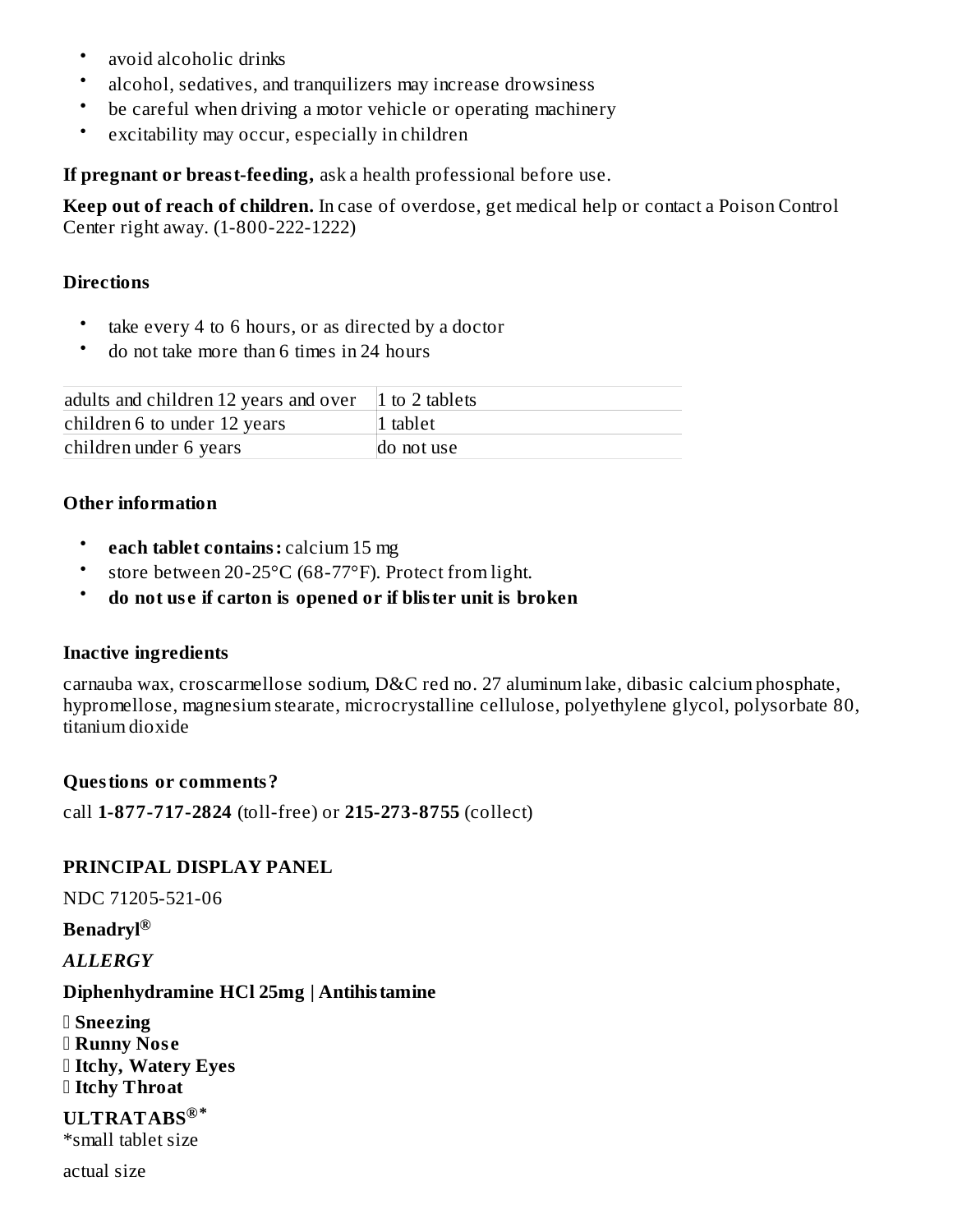



# **Benadryl 25mg**

#### **Tablets** #06

Each tablet contains: Diphenhydramine HCI 25 mg Antihistamine

Pink, oval shaped, unscored tablet, with imprint code "B" on one side and "WL 25" on the other side

#### Product ID: SB052106

Dist. By: JOHNSON & JOHNSON CONSUMER INC. McNeil Consumer Healthcare Division Fort Washington, PA 19034 USA Store between 20-25°C (68-77°F). Protect from light.

Keep medication out of the reach of children

Relabeled By: Proficient Rx LP Thousand Oaks, CA 91320

Benadryl 25mg #06 Tablets Lot  $#00000$ NDC 71205-521-06

SN# MASTER Exp.00/00/00

Benadryl 25mg #06 Tablets<br>Lot#00000 NDC 71205-521-06

SN# MASTER Exp:00/00/00

Benadryl 25mg Tablets #06 Lot #:00000 NDC 71205-521-06

SN#MASTER Exp 00/00/00



GTIN 00371205521066 SN# MASTER Exp 00/00/00 Lot #:00000

### **BENADRYL**

diphenhydramine hydrochloride tablet, film coated

| <b>Product Information</b>                                                               |                                    |                    |                              |  |                 |
|------------------------------------------------------------------------------------------|------------------------------------|--------------------|------------------------------|--|-----------------|
| Product Type                                                                             | <b>HUMAN OTC DRUG</b>              | Item Code (Source) | NDC:71205-521(NDC:50580-226) |  |                 |
| <b>Route of Administration</b>                                                           | ORAL                               |                    |                              |  |                 |
|                                                                                          |                                    |                    |                              |  |                 |
|                                                                                          |                                    |                    |                              |  |                 |
| <b>Active Ingredient/Active Moiety</b>                                                   |                                    |                    |                              |  |                 |
| <b>Ingredient Name</b>                                                                   | <b>Basis of Strength</b>           |                    | Strength                     |  |                 |
| Diphenhydramine Hydrochloride (UNII: TC2D6JAD40) (Diphenhydramine -<br>UNII:8 GTS82S83M) | Diphenhydramine<br>Hydro chlo ride |                    | $25 \text{ mg}$              |  |                 |
|                                                                                          |                                    |                    |                              |  |                 |
|                                                                                          |                                    |                    |                              |  |                 |
| <b>Inactive Ingredients</b>                                                              |                                    |                    |                              |  |                 |
|                                                                                          | <b>Ingredient Name</b>             |                    |                              |  | <b>Strength</b> |
| Carnauba Wax (UNII: R12CBM0EIZ)                                                          |                                    |                    |                              |  |                 |
| Croscarmellose Sodium (UNII: M28OL1HH48)                                                 |                                    |                    |                              |  |                 |

D&C red no. 27 aluminum lake (UNII: ZK64F7XSTX) Dibasic Calcium Phosphate Dihydrate (UNII: O7TSZ97GEP)

Hypromellose, Unspecified (UNII: 3NXW29V3WO)

Magnesium Stearate (UNII: 70097M6I30) Microcrystalline Cellulose (UNII: OP1R32D61U)

Polyethylene Glycol, Unspecified (UNII: 3WJQ0SDW1A)

Polysorbate 80 (UNII: 6OZP39ZG8H)

Titanium Dioxide (UNII: 15FIX9V2JP)

NDC 71205-521-06